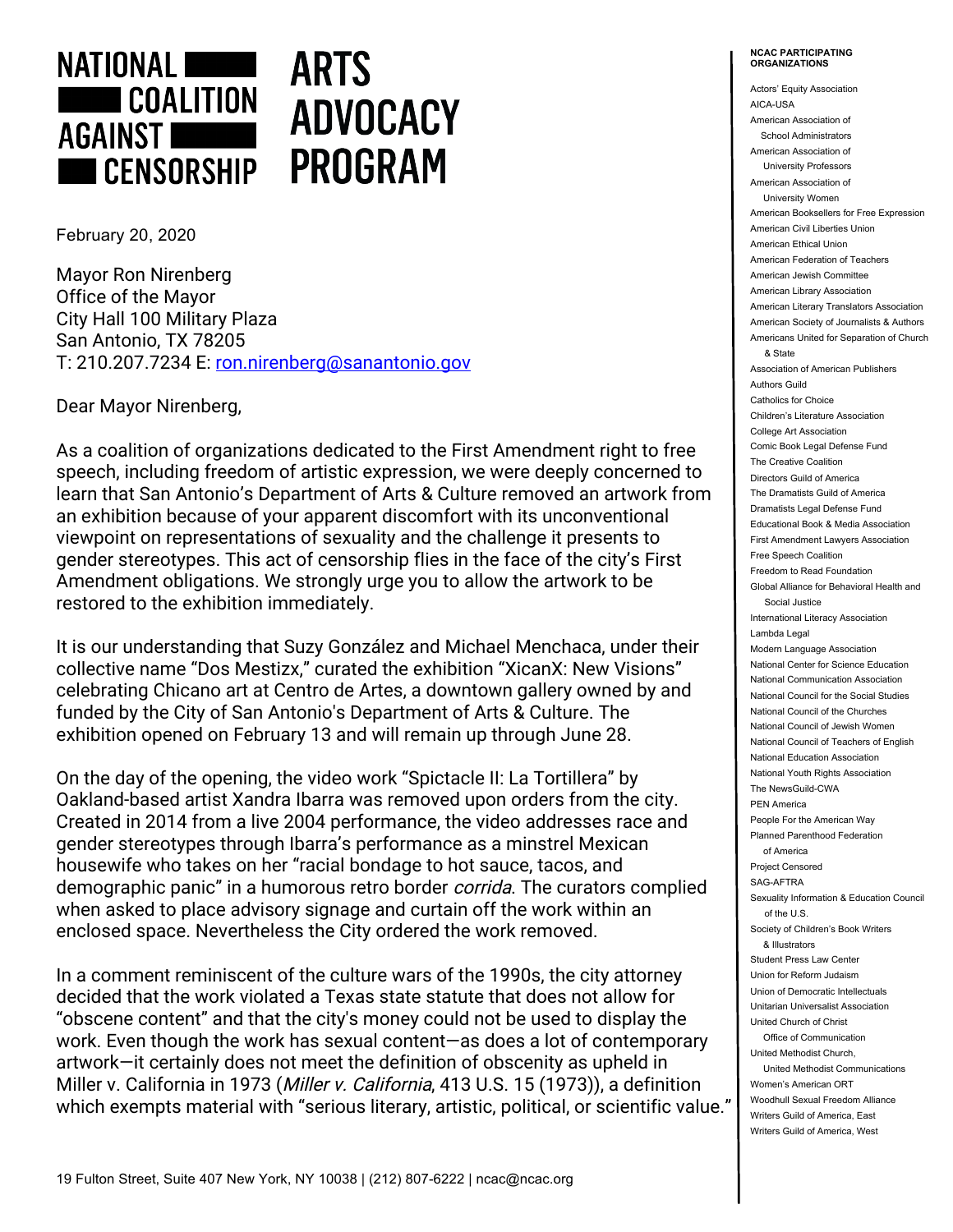Xandra Ibarra is a well-recognized performance artist. Her work has been shown in museums and other established venues like El Museo de Arte Contemporañeo (Bogotá, Colombia), the Broad Museum (LA, USA), ExTeresa Arte Actual (DF, Mexico), PPOW Gallery (NYC), Anderson Collection (Stanford) and the Yerba Buena Center for the Arts (SF). The controversial work in question has been exhibited nationally and internationally, including at Centro Nacional de las Artes in Mexico City, and the National Museum of Women in the Arts in Washington, DC.

Asking for the removal of Ibarra's work, which is fully protected under the Constitution, raises serious First Amendment concerns. The incident, ironically, comes exactly 30 years after the decision in Contemporary Arts Center v. Ney; City of Cincinnati v. Contemporary Arts Center, 735 F.Supp. 743 (S.D. Ohio 1990) preventing city officials from interfering with the Robert Mapplethorpe retrospective at Cincinnati's Contemporary Arts Center (CAC), which city officials claimed contained obscenity. As the case confirmed, material cannot be considered obscene unless the government can prove that it lacks serious artistic value.

After the trial, news outlets portrayed Cincinnati as a cultural backwater that would imprison a museum director before agreeing to exhibit difficult art. Vice Mayor David Mann, a City Council member at the time, called the trial "a PR disaster" and said that it "made us the laughing stock of sophisticated communities."

In removing Ibarra's work from the exhibition at Centro de Artes, the City of San Antonio is likely violating the free speech rights of the artist and thus exposing the city to both bad publicity and legal liability.

Obscenity claims aside, our courts have time and again reaffirmed that the First Amendment prohibits public officials from censoring art they find offensive or provocative. The case of Hopper and Rupp v. City of Pasco, 241 F.3d 1067 (2001) in the Ninth Circuit Court of Appeals is a case in point. The plaintiff artists were invited to display their work at City Hall and were then precluded from doing so because the work provoked controversy and public officials considered it "sexually suggestive." The Court noted that Pasco, by opening its display space to expressive activity evinced "an intent to create a designated public forum." In such a forum, the court concluded, the content-based removal of work would only be justifiable if there is a "compelling state interest and is narrowly drawn to achieve that end."

As a public space open to exhibiting artwork, city-owned spaces are ruled by the free speech clause in the First Amendment. This means that government officials cannot arbitrarily or systematically impose their prejudices on a curated exhibition. Suppressing everything that could potentially generate an objection would jeopardize the City's entire art and culture program. Allowing public officials to remove anything having sexual references or content is likely to violate First Amendment principles and generate—as in this case—decisions based on subjective interpretation.

The arbitrary and subjectively determined decision to exclude Ibarra's video from public view fulfills no compelling (or even rational) city interest. No one is well served by this violation of expressive freedom, certainly not the San Antonio public, which is illegitimately deprived of the